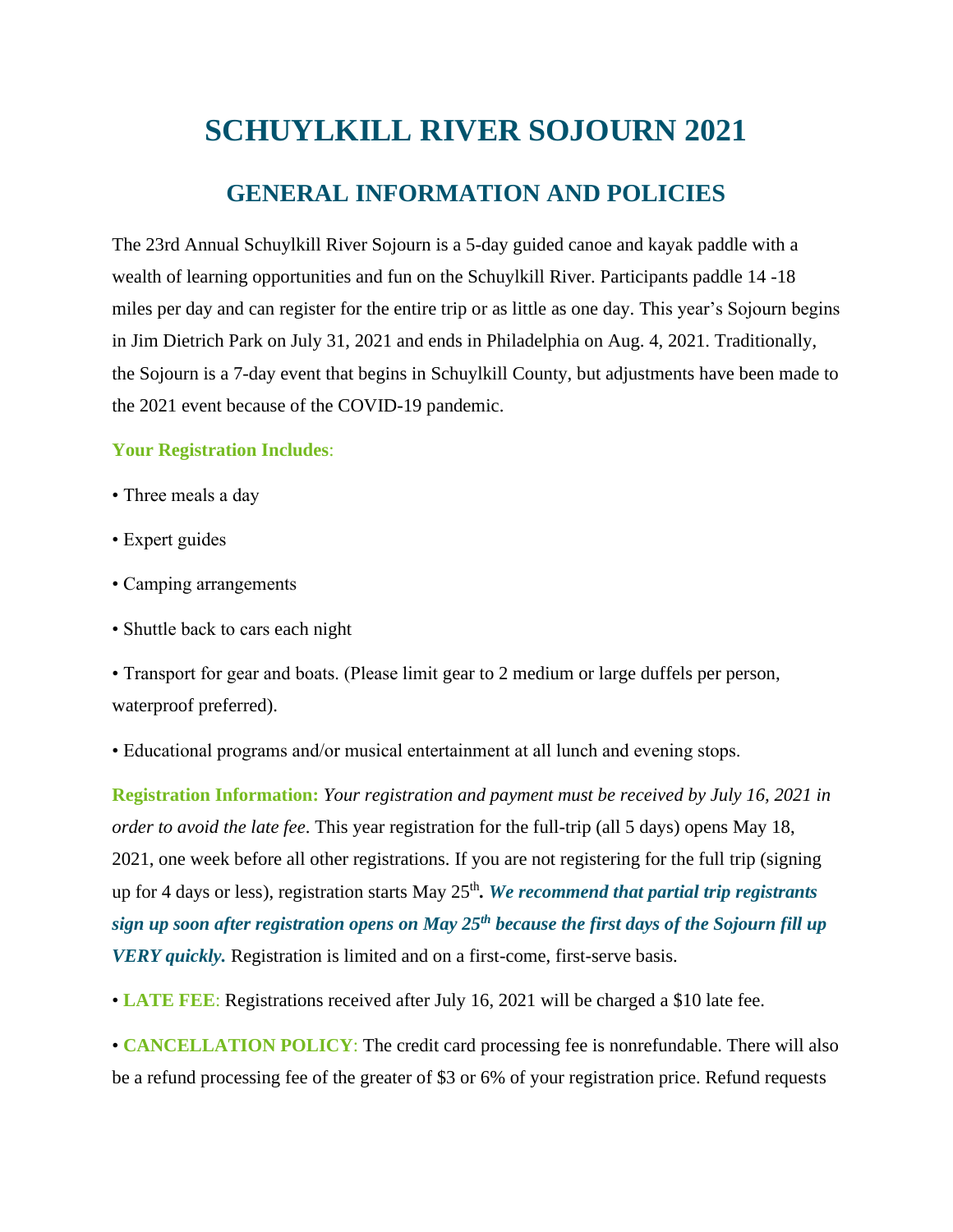must be received by July 23, 2021. No refunds can be given after July 23, 2021 because final numbers have been given to meal and other service providers.

**Children:** Children ages 8 and up are welcome on the Sojourn. Children must be able to swim and weigh at least 40 pounds to be properly fitted with a Type III Life Jacket PFD *(inflatable life jackets are not permitted*). Under 18 must be accompanied by a parent or responsible adult. Not recommended for children under 8.

**Daily Plan Sheets:** 7-10 days before the Sojourn starts, you'll receive an e-mail link to download Daily Plan Sheets with each day's itinerary, maps, and other helpful information. Share the Daily Plan Sheets link with family and friends so they can follow your progress down the river. If you don't have e-mail, we can mail your information.

**Sojourn Check-In:** On the morning of the first day you join the Sojourn, you must check in. (Check-in locations are identified on the Daily Plan Sheets, and signs are posted along roadways). You will receive a Sojourn sticker for your boat and your meal ticket/name tag.

**Camping:** You must provide your own camping equipment: tent, sleeping bag, tarp, etc. Many of the camping spots are in municipal riverfront parks with primitive facilities. We make every effort to provide you with the necessary amenities for pleasant camping. Showers are available at some stops. Cooking equipment is not allowed. At some Campsites, tents will be close together. Please be courteous of your neighbors. Quiet time starts at 10 p.m. If you prefer not to camp, a **[list of nearby lodging](https://schuylkillriver.org/wp-content/uploads/2019/03/Sojourn-Lodging-Suggestions.pdf)** is available. Alternate lodging arrangements are your responsibility. Campers are not permitted.

**Meals:** Three meals a day are included in registration. Vegetarian meals are available, but expect pasta and cheese dishes to accommodate vegetarian diets.

**Equipment and Car Shuttle:** Every morning your gear is loaded onto a shuttle trailer, and is transported to that evening's campsite. At the end of the day, after everyone is off the river, a shuttle bus will return to that morning's launch site for people who need to move their cars.

**Full Trip Shuttle:** Full-trippers have the option of leaving their cars at Jim Dietrich Park and taking a shuttle back from Philadelphia at the end of the trip. You **must register** for the return shuttle through the online registration process. **Please note** that there is also an additional charge.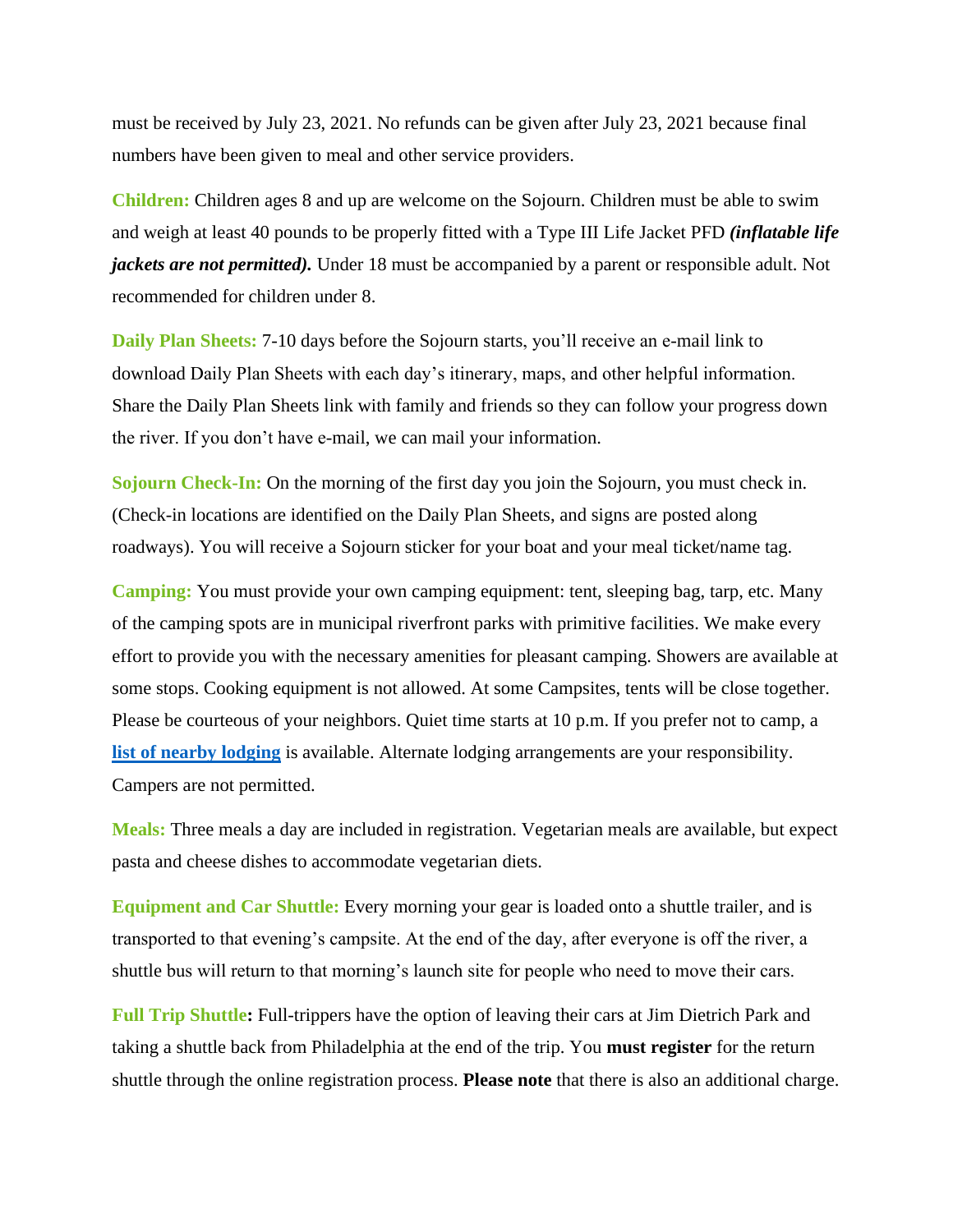**Canoes, Kayaks and Rentals:** You must provide your own kayak or canoe, Type III Life Vest PFD *(inflatable life jackets are not permitted)* and paddles. A maximum of two adults and one child are permitted per canoe. Special exceptions are possible at the discretion of the safety leaders.

**If you wish to rent a kayak**: Kayak rentals are handled by Take it Outdoors Adventures. Rentals range from \$40 to \$265 depending on how mays days of the sojourn you'll need a boat rental. Life vests and paddles are included. Fees are paid directly to the outfitter. Please *[Click](https://tio-llc.square.site/)  [Here](https://tio-llc.square.site/)* to rent a boat as soon as possible after you complete your Sojourn registration. You can also contact Take It Outdoors Adventures at the email [noah@takeitoutdoorsadventures.com](mailto:noah@takeitoutdoorsadventures.com) or call 610-656-3969.

**On-River Information:** Every morning before heading on the water there is a **mandatory safety meeting**. During the day, our guides and designated safety paddlers lead the group down the Schuylkill River. The group is expected to stay together, and at times will be required to stop and wait for all paddlers to move through a narrow area. Every paddler must stay in front of the last safety boat (sweep boat). The trip involves several dam portages. At these times everyone is encouraged to help other Sojourners carry their boats around the obstruction. Portage wheels are allowed, as long as they fit securely and safely inside your own boat.

**Pre-Sojourn Paddling:** If you've never paddled on moving water, it is recommended you receive some instruction or experience. If you need a paddling lesson or want to brush up on your skills, contact a canoe or kayak club in your area such as:

- **Berks County:** Keystone Canoe Club **keystonecanoeclub.com**
- **Montgomery & Chester County: Take It Outdoors [takeitoutdoorsadventures.com](http://www.takeitoutdoorsadventures.com/)**
- **Philadelphia:** Philadelphia Canoe Club [philacanoe.org](http://www.philacanoe.org/)

## **Sojourn Policies**

- No glass containers allowed on the river.
- ALL participants must attend the daily **MANDATORY** safety briefing conducted before launching. Skills instruction will be available. Participants must adhere to the safety guidelines.